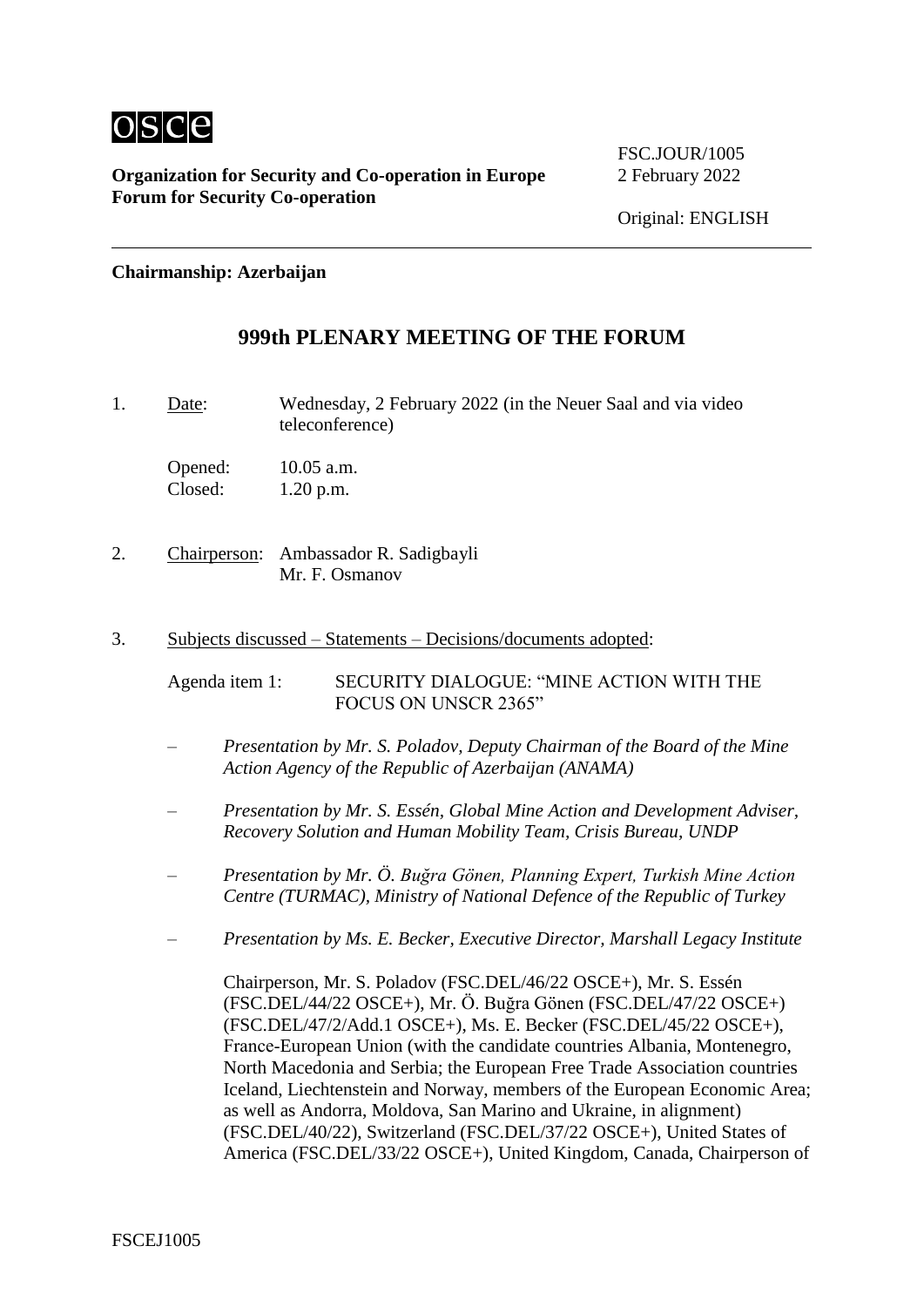the Informal Group of Friends on Small Arms and Light Weapons and Stockpiles of Conventional Ammunition (Latvia) (Annex 1), Turkey (FSC.DEL/36/22 OSCE+), Ukraine (FSC.DEL/39/22), Russian Federation (Annex 2), Armenia (Annex 3) (Annex 4), Azerbaijan (Annex 5), Egypt (Partner for Co-operation)

Agenda item 2: GENERAL STATEMENTS

*Situation in and around Ukraine*: Ukraine (FSC.DEL/38/22), France‑European Union (with the candidate countries Albania, Montenegro and North Macedonia; the European Free Trade Association countries Iceland, Liechtenstein and Norway, members of the European Economic Area; as well as Andorra, Georgia, Moldova, San Marino and Ukraine, in alignment) (FSC.DEL/41/22), United States of America (FSC.DEL/34/22 OSCE+), United Kingdom (FSC.DEL/42/22 OSCE+), Canada, Russian Federation (Annex 6), Belarus

Agenda item 3: ANY OTHER BUSINESS

- (a) *Annual Implementation Assessment Meeting, to be held on 1 and 2 March 2022*: Chairperson
- (b) *Side event on "Humanitarian Mine Action: Challenges, Innovative Solutions and International Assistance", being held at the Austrian National Defence Academy on 2 February 2022*: Chairperson
- (c) *1000th plenary meeting of the Forum for Security Co-operation, to be held on 9 February 2022*: Chairperson
- (d) *25th anniversary of the Agreement on Sub-Regional Arms Control in accordance with Article IV of Annex 1-B to the Dayton Agreement, observed on 14 June 2021*: Bosnia and Herzegovina (FSC.DEL/43/22 OSCE+)
- (e) *Announcement of financial contributions to various OSCE projects:* Switzerland, Montenegro
- (f) *Distribution of Victor-Yves Ghebali's three-volume history of the OSCE to the participating States and Partners for Co-operation*: Switzerland
- 4. Next meeting:

Wednesday, 9 February 2022, at 10 a.m., in the Neuer Saal and via video teleconference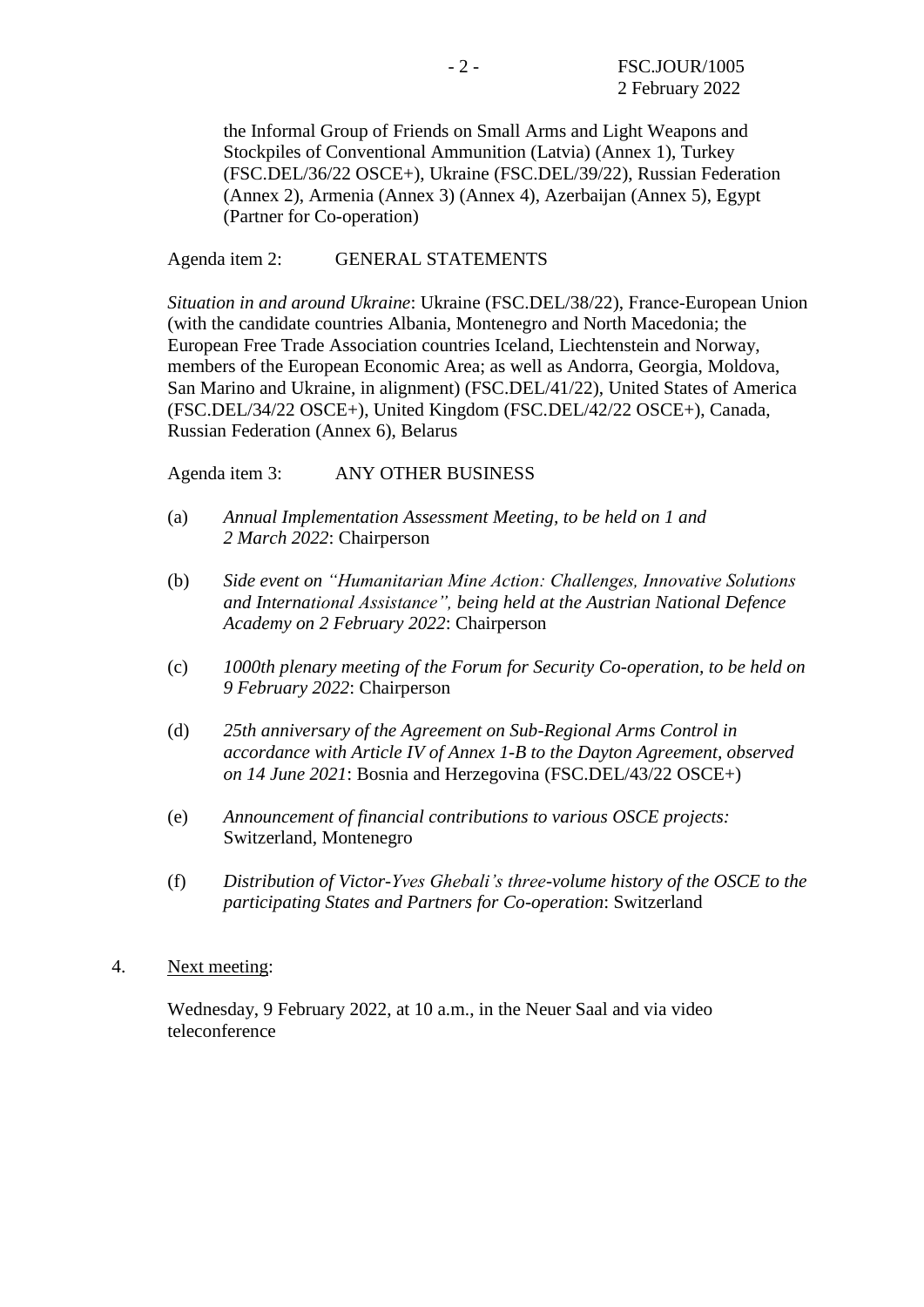

FSC.JOUR/1005

Original: ENGLISH

**999th Plenary Meeting** FSC Journal No. 1005, Agenda item 1

# **STATEMENT BY THE CHAIRPERSON OF THE INFORMAL GROUP OF FRIENDS ON SMALL ARMS AND LIGHT WEAPONS AND STOCKPILES OF CONVENTIONAL AMMUNITION (LATVIA)**

Thank you, Mr. Chairperson. Dear colleagues, Distinguished speakers,

Today's Security Dialogue has once again drawn our attention to mine action activities and particularly to mine action's underlying humanitarian aspects. Today's speakers have highlighted several challenges relating to the implementation of our activities. In my capacity as Chairperson of the Informal Group of Friends on Small Arms and Light Weapons (SALW) and Stockpiles of Conventional Ammunition (SCA), I should like to thank the speakers for their valuable contributions on this important topic.

Mine action in the OSCE area has been discussed on numerous occasions within the Forum for Security Co-operation (FSC) in the last couple of years. In February 2021, for example, the US FSC Chairmanship increased our awareness of concerns and challenges related to explosive hazards in Central Asia. In January and May 2020 respectively, the Turkish and Ukrainian FSC Chairmanships devoted security dialogues to mine action, covering its normative and international regulation aspects and practical application measures, in particular in support of confidence- and security-building.

#### Mr. Chairperson,

The international normative framework in support of mine action is well developed. It includes humanitarian disarmament efforts under the Ottawa Convention and instruments relating to traditional arms control and international humanitarian law efforts such as Protocol II and V of the Convention on Certain Conventional Weapons. The fact that the latter has been signed by almost 90 per cent of the OSCE participating States is a strong indication of the measure of consensus on prohibiting or restricting the use of certain conventional weapons that "may be deemed to be excessively injurious or to have indiscriminate effects", such as landmines.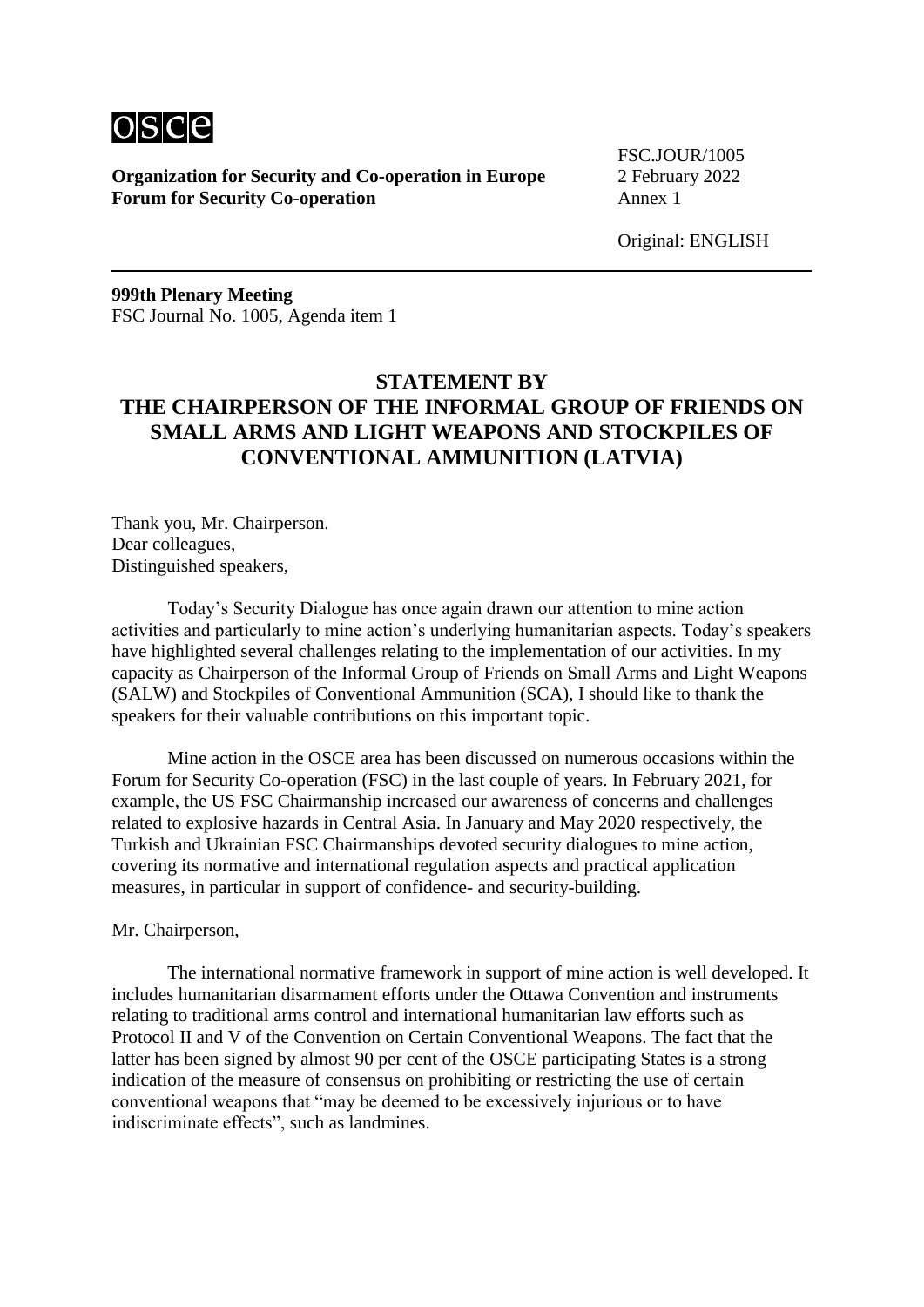United Nations Security Council resolution 2365 (2017), the first stand‑alone resolution on mine action, recognizes the positive contribution that mine action activities make to stabilization and peace-sustainment efforts in the aftermath of conflict, and encourages States and organizations that are in a position to do so to remain actively engaged in the support of increased technical, advisory and operational capacity in mine action.

The OSCE is closely involved in mine action efforts at the global level. In particular, mine action is used by the OSCE as a confidence- and security-building measure in conflict prevention and resolution, crisis management, and post-conflict rehabilitation. This important aspect of mine action serves to define our role and responsibilities, and guides our work within the FSC.

In our norm-setting efforts, we are progressively strengthening controls on SCA to ensure their safe and secure storage. Let me note here that the OSCE Document on Stockpiles of Conventional Ammunition provides the participating States with indicators to assess whether they have a surplus of conventional ammunition, explosive material and/or detonating devices, and if they do, information on how to initiate the process of destroying any such surpluses. For this purpose, the annual information exchange on SCA could be enhanced to serve us better.

Since 1997, the OSCE participating States have used a dedicated annual questionnaire to exchange information on their policies and practices regarding anti-personnel mines and explosive remnants of war. The information exchanged is publicly available on the OSCE website.<sup>1</sup> Although we can rightly take pride in the high rate of response to the questionnaire, we should explore further ways of increasing the practical utility of the information exchanged and intensify the practice of following up with the participating States that require assistance in mine clearance, stockpile destruction, mine awareness and/or victim assistance. In 2021, for example, the OSCE implemented assistance projects in support of mine action in two participating States. In Tajikistan, the OSCE supports regional training in explosive ordnance disposal with the participation of all five Central Asian participating States, thus not only contributing to development of sustainable national capacities but also building confidence among military forces and security and law-enforcement agencies in the region. Another participating State requested assistance in mine action in January 2021.

Furthermore, let me recall the second Biennial Meeting to Assess the Implementation of the OSCE Documents on SALW and SCA of October 2020, where we recognized the need for a dedicated framework and comprehensive approach to safety and security in conventional ammunition management covering the supply chain and wider life-cycle management. To this end, it was suggested that an OSCE Plan of Action on Stockpiles of Conventional Ammunition be developed, which would help us to identify steps and milestones in countering the destabilizing accumulation and diversion of ammunition. I would like to commend Switzerland for having expressed its readiness to lead this activity at the last meeting of the Informal Group of Friends on SALW and SCA on 9 December 2021. The aim of the Plan of Action on SCA would be to ensure coherence and complementarity with the relevant United Nations frameworks, global norms and standards, and to put a spotlight on the OSCE's regional work in this field. I would like to emphasize

1 https://www.osce.org/forum-for-security-cooperation/313921.

1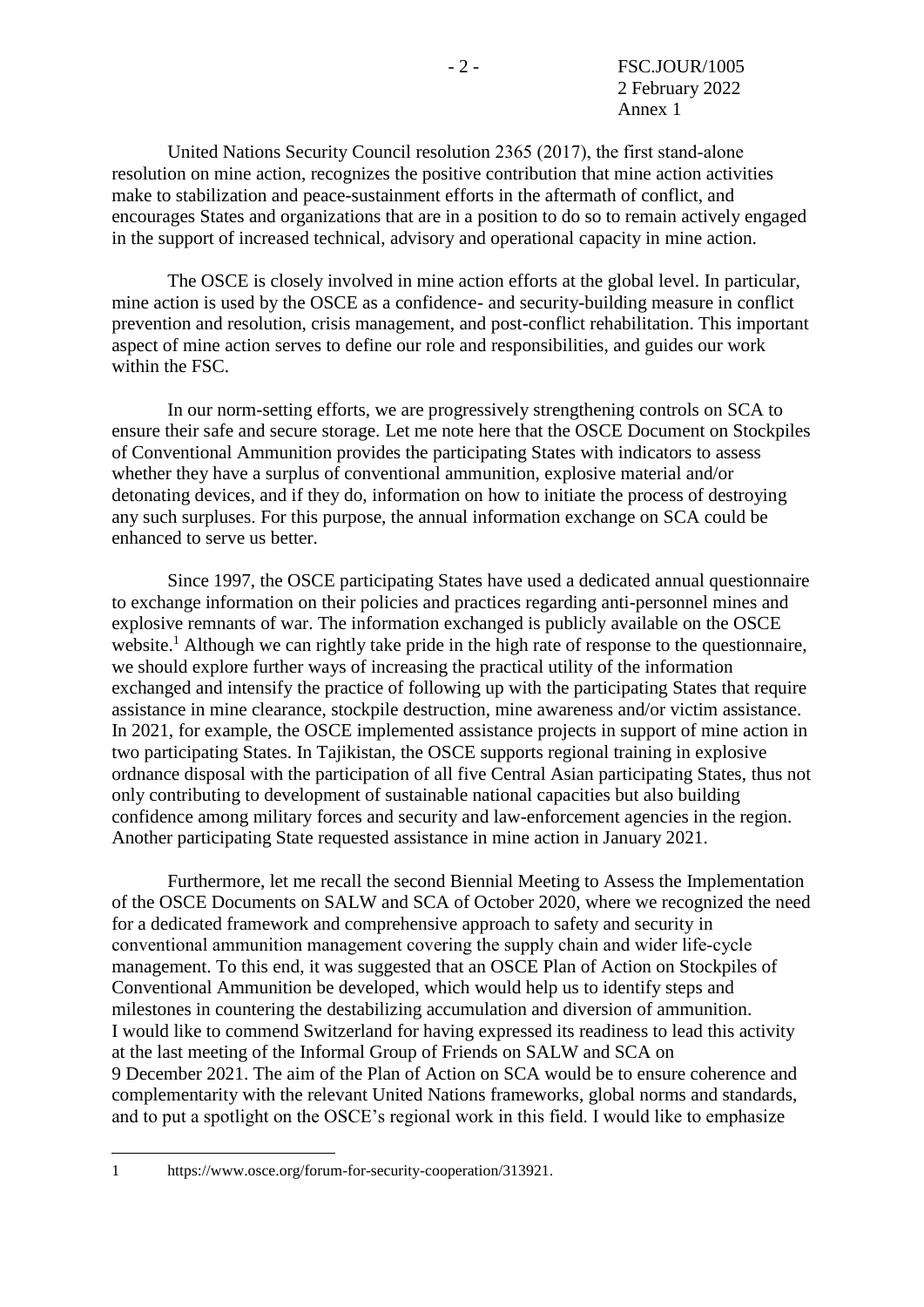that these endeavours are to be entirely transparent and that the OSCE participating States taking part in the document development process are to do so on an entirely voluntary basis.

### Mr Chairperson,

Furthermore, I would like to emphasize the importance of the OSCE Best Practice Guides (BPGs) on SALW and conventional ammunition and the ongoing process of their review and updating. At the end of 2021, the FSC adopted decisions on three updated Best Practice Guides.

Let me reiterate that the BPGs, although not binding in nature, are endorsed and generally accepted by all 57 OSCE participating States and provide a common understanding of the relevant approaches, procedures and terminology. I would encourage participating States to consider whether similar guidance or a similar reference document might also be required in the field of mine action, giving particular consideration to the added value the OSCE can provide through its comprehensive approach to security and to confidence- and security-building.

To summarize, I believe that by further strengthening the implementation of SALW- and SCA-related norms and regulations, by linking them to our practical work, and by making better use of information exchanges, we would make a major contribution to enhancing the FSC's ability to tackle existing and emerging challenges posed by landmines, explosive remnants of war and improvised explosive devices.

I thank you very much for your attention.

I kindly ask that this statement be attached to the journal of the day.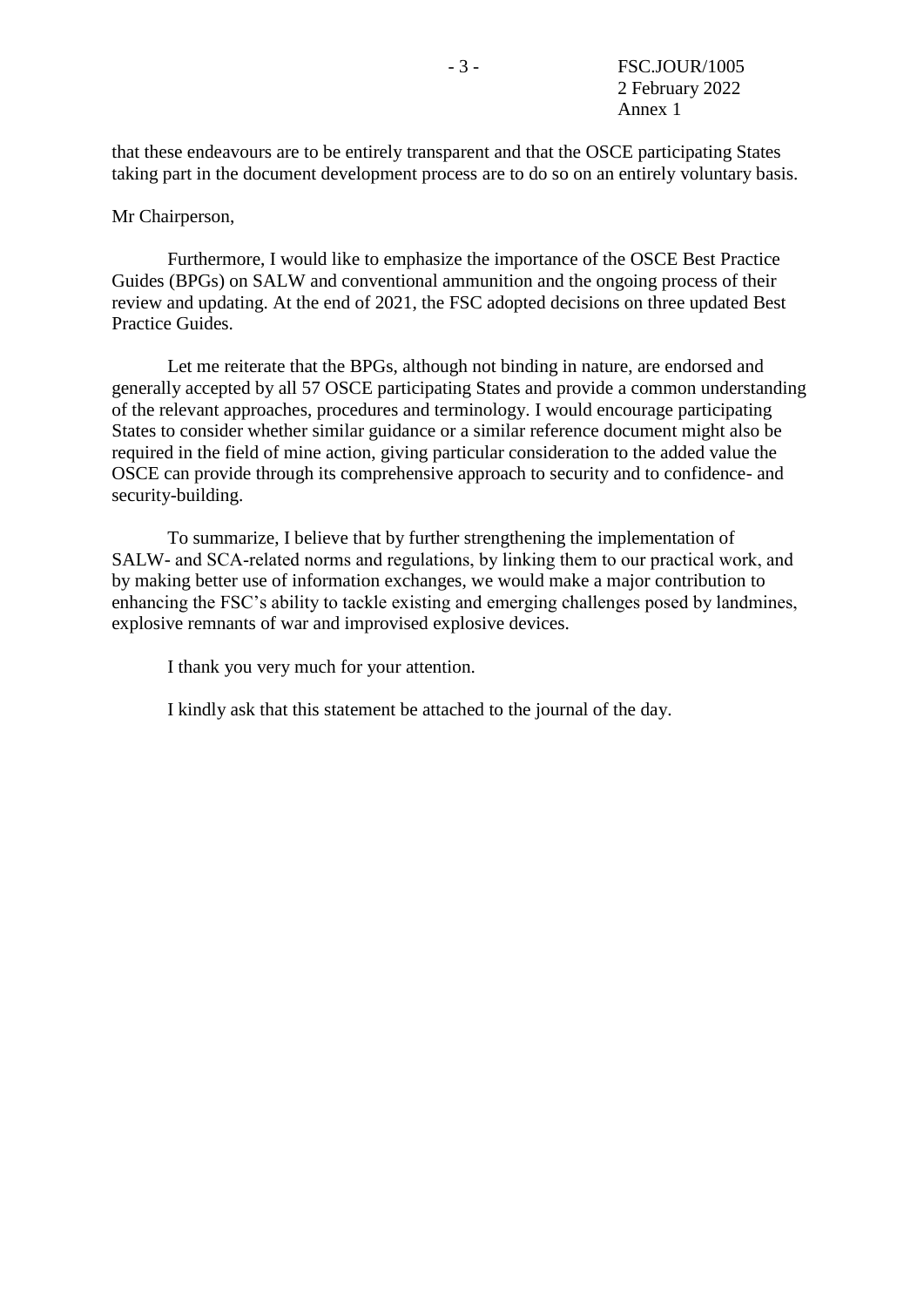

FSC.JOUR/1005

ENGLISH Original: RUSSIAN

**999th Plenary Meeting** FSC Journal No. 1005, Agenda item 1

## **STATEMENT BY THE DELEGATION OF THE RUSSIAN FEDERATION**

Mr. Chairperson,

We are grateful to the Azerbaijani Chairmanship for having organized this plenary meeting on the issue of mines with the focus on United Nations Security Council resolution 2365 "Maintenance of international peace and security: Mine action". We welcome the keynote speakers and thank them for their informative presentations.

The Russian Federation has historically attached great importance to the issue of demining, which is highly relevant in the context of resolving regional crises, dealing with their consequences and combating terrorism. Professional assistance in the field of mine clearance is required by many conflict-affected States in order to make a full transition to peaceful life and rebuild infrastructure and the economy. The OSCE's assistance to countries in mine clearance should continue in a consistent manner, taking due account of its real capacity as a regional organization called upon to contribute to the implementation of global United Nations commitments.

Our country is making a responsible effort to create a world free of mines. Our approaches are being implemented under the Inhumane Weapons Convention and its Amended Protocol II on mines. The results of this work are reflected annually in national reporting under this Convention and in the responses by the Russian Federation to the OSCE Questionnaire on Anti-Personnel Mines and Explosive Remnants of War.

The United Nations Mine Action Service (UNMAS) plays an important role in international demining efforts. Russian experts took part in the work organized by UNMAS to prepare international standards for countering the use of improvised explosive devices. We also support the work of the Service financially: a Russian Government order was signed in January allocating a voluntary contribution to finance an independent analysis of UNMAS's work.

We attach great importance to assisting interested States with the conduct of humanitarian demining operations – among other things, by deploying teams of military engineers and explosives experts, together with the necessary equipment. We are actively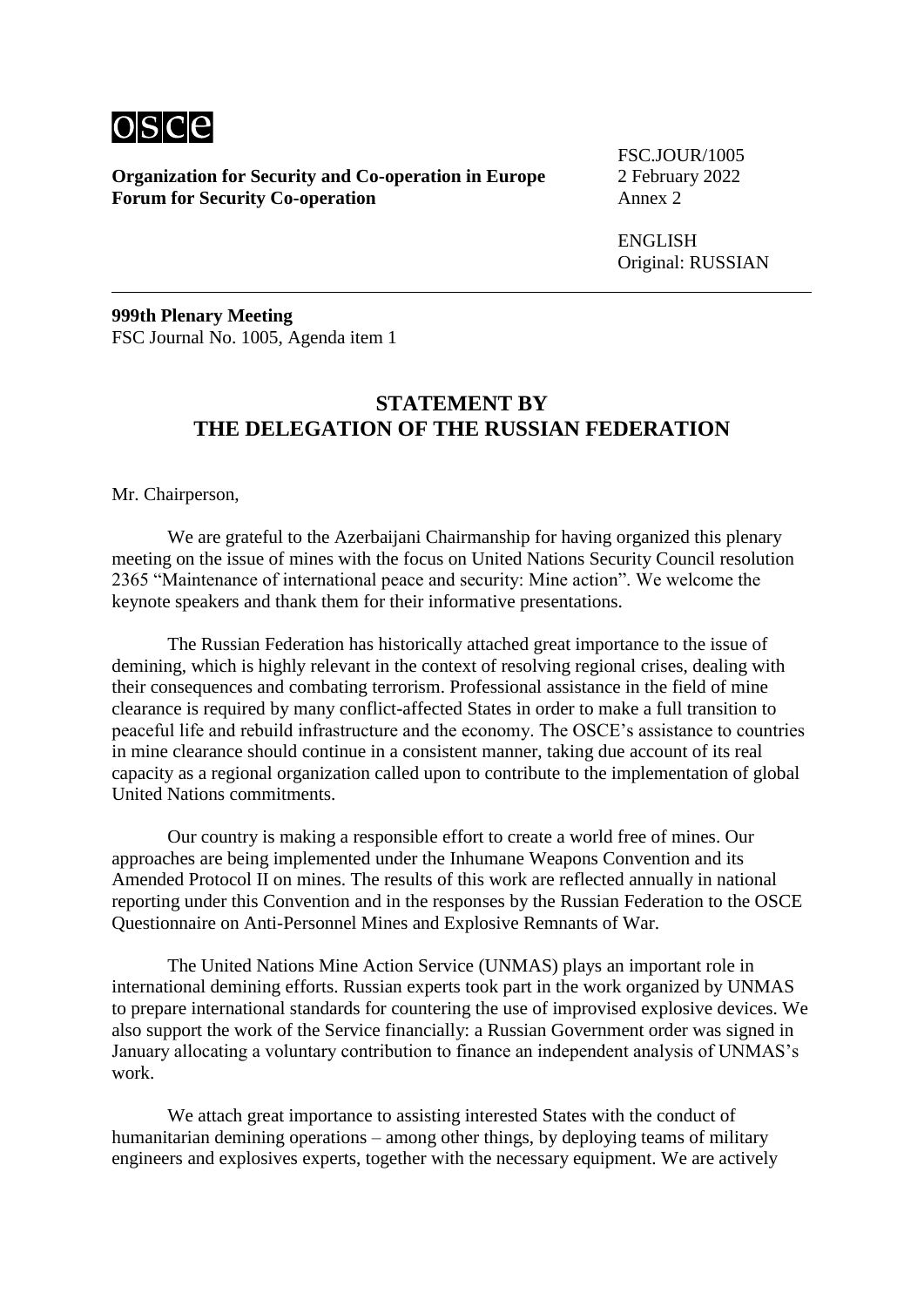developing an exchange of experience with military deminers, primarily from Indonesia, Iran, Laos, Pakistan, Sri Lanka, the United Arab Emirates and Vietnam. We maintain close co-operation with the Geneva International Centre for Humanitarian Demining.

One of our priorities is mine clearance in Syria. During 2016–2017, Russian engineering troops conducted four large-scale humanitarian demining operations in the cities of Aleppo, Deir ez-Zor and Palmyra. We continue to assist the Syrians in clearing mines and explosive hazards in the areas that have been liberated from terrorists and extremists. Russian military experts have cleared more than 6,500 hectares of Syrian territory, around 1,400 km of roads and more than 17,000 objects, and defused more than 105,000 explosive hazards. As part of the branch of the International Mine Action Centre (IMAC) of the Armed Forces of the Russian Federation deployed to Syria, our instructors have trained and equipped more than 1,200 Syrian deminers who continue to clear the territories liberated from the militants.

In South-East Asia, Russian engineering troops have been carrying out demining tasks in Laos since 2018. Over the past few years, more than 117 hectares of territory have been cleared, and more than 2,000 explosive hazards have been found and destroyed, the bulk of them being US-made aerial bombs. The IMAC detachment is currently participating in the fourth such operation in Laos and has begun training a new group of Laotian demining troops.

Demining is also an integral part of the peacekeeping operation in Nagorno-Karabakh, made possible by the agreements of the leaders of Azerbaijan, Armenia and Russia of 9 November 2020 on a complete ceasefire and termination of all hostilities. This work forms the basis for the establishment of a peaceful life. At the same time, we should like to emphasize in particular that special attention should be paid in the region to the co-ordination of assistance in demining so as to avoid duplication of activities by governmental and non‑governmental organizations from different countries.

These systematic efforts by Russia are our practical contribution to the implementation of United Nations Security Council resolution 2365. We intend to continue to step up these efforts. We reiterate our openness to the exchange of professional experience with all interested countries, not least at IMAC and during the annual International Conference on Mine Clearance held in Moscow.

#### Mr. Chairperson,

A lot has been said today about the question of tackling the mine threat in south-eastern Ukraine, and we cannot sidestep this topic either. Let me begin by saying that our country values the work on mine risk awareness and outreach efforts within the community being performed by the Office of the OSCE Project Co-ordinator in Ukraine. We take the position that the Project Co-ordinator's activities, including extrabudgetary ones, should remain accountable to the OSCE participating States and that they should be in compliance with the mandate and take into account the agreements reached in the Trilateral Contact Group. Furthermore, we see a need for greater transparency in the work of the Co‑ordinator, under whose auspices a number of different foreign organizations involved in mine clearance are operating.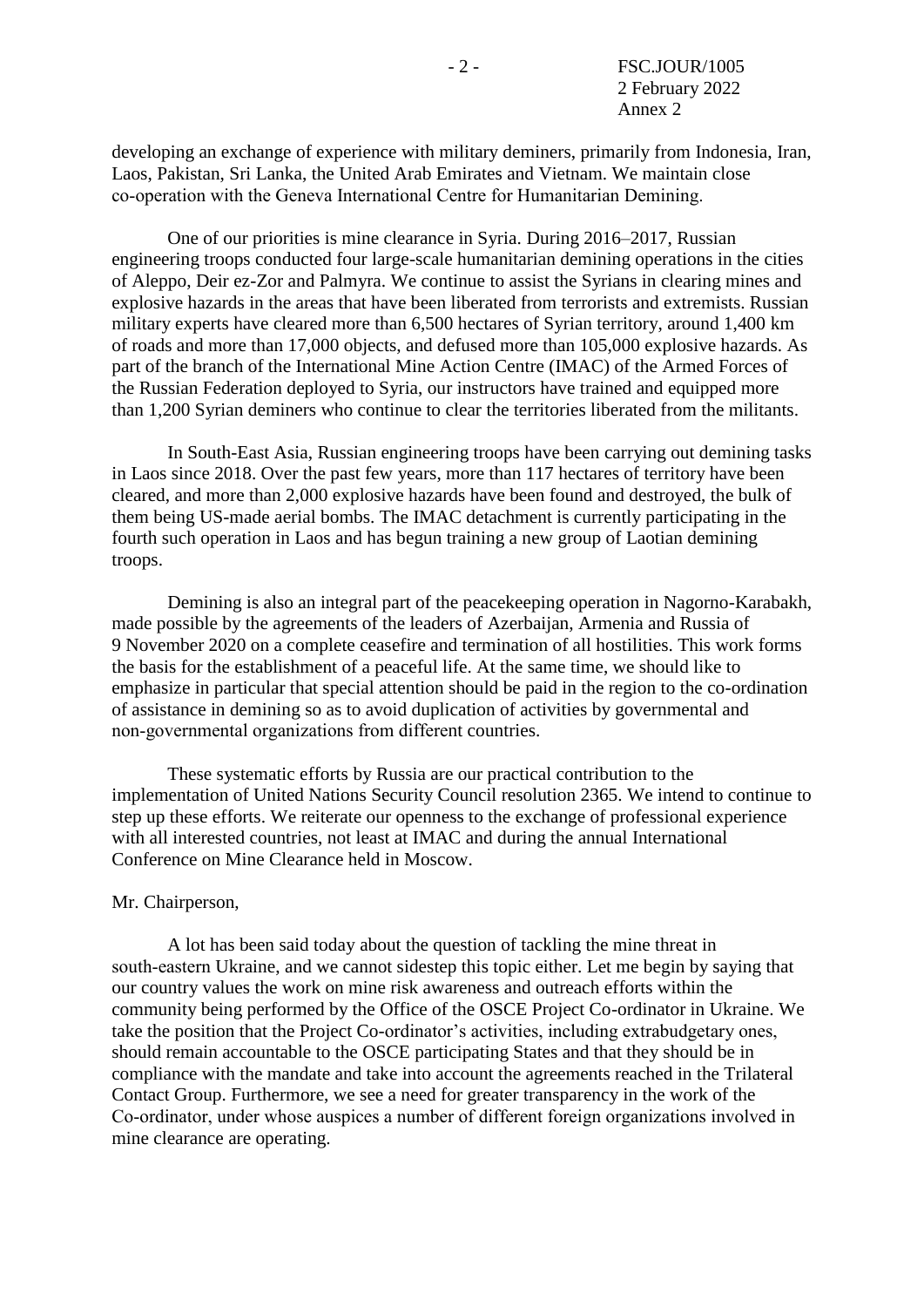We can see that the delegation of Ukraine is once again trying to present its country in a "blameless" light, shifting responsibility for all the troubles in Donbas on to the guarantor of a peaceful settlement. We are always ready to provide our esteemed colleagues with a mirror.

Year after year, at meetings of the Forum for Security Co-operation, we hear that no anti-personnel mines are being used in the territories controlled by the Ukrainian Government and that Ukraine's obligations under the 1997 Ottawa Convention are being fulfilled in good faith. Nevertheless, year after year, the OSCE Special Monitoring Mission to Ukraine reports the discovery of this type of mine in territories controlled by the Ukrainian Government. For example, four boxes of MON-90 mines were found at a Ukrainian armed forces checkpoint in Popasna on 24 April 2020 and an MON-90 mine at exactly the same location on 19 October 2021. What is more, the discovery of the latter was accompanied by a blatant lie to the monitors about its prompt removal.

These egregious discrepancies between what Ukraine's representatives say and what actually happens on the ground are striking examples of how they regularly mislead the international community and undermine the efforts of international humanitarian organizations to clear mines in Donbas. We shall come back to this again.

Thank you, Mr. Chairperson. I request that this statement be attached to the journal of the day.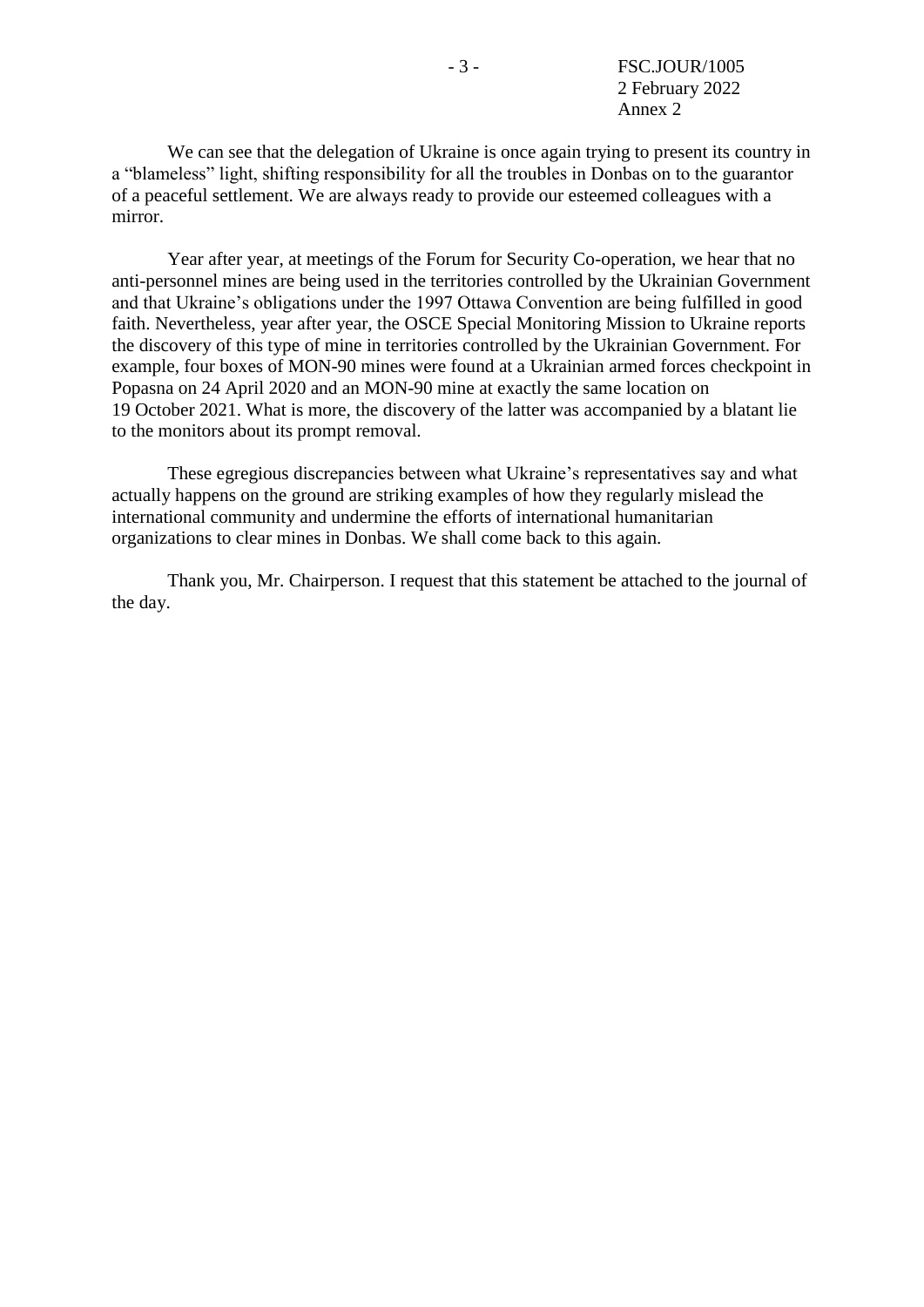

FSC.JOUR/1005

Original: ENGLISH

**999th Plenary Meeting** FSC Journal No. 1005, Agenda item 1

# **STATEMENT BY THE DELEGATION OF ARMENIA**

Dear colleagues,

The concept note for today's Security Dialogue describes mine action as "an indispensable element of sustainable peace, security and development, as well as of enjoyment of human rights". For almost thirty years, Azerbaijan has consistently obstructed any humanitarian demining activities in Nagorno-Karabakh, labelling them illegal. Azerbaijan has gone even further by blocking the extension of the mandate of the OSCE Office in Yerevan on unfounded accusations of the latter's engagement in demining activities in Nagorno‑Karabakh. Unfortunately, the fact that landmines and other explosive ordnance posed a serious and indiscriminate threat to the life, security and livelihood of the people of Artsakh was not considered as a humanitarian issue either by Azerbaijan or by the OSCE. In this regard, I would like to recall that human rights are universal: they cannot be compromised for political considerations or applied selectively.

It should also be noted that the territories of Nagorno-Karabakh have been heavily contaminated with mines and other explosives by Azerbaijan since the time of the First Nagorno-Karabakh War. Moreover, throughout all these years, Azerbaijan has continued mine‑laying activities, considering the use of landmines, booby-traps and other explosive devices as an "inalienable part of its defence strategy". This has been acknowledged by Azerbaijan itself in its official communications, including its 2020 response to the OSCE Questionnaire on Anti‑Personnel Landmines (FSC.EMI/255/20).

In addition to obstructing any humanitarian demining activity in Nagorno‑Karabakh, Azerbaijan has consistently undermined efforts towards a peaceful resolution of the Nagorno‑Karabakh conflict. On the contrary, the Azerbaijani authorities have considered the use of force as the only means of resolving the Nagorno-Karabakh conflict. Refusal to engage constructively in negotiations within the agreed format of the Minsk Group Co-Chairs, continuous attempts to reduce the OSCE presence in the region, rejection of confidence- and security-building measures, and uncontrolled accumulation of weapons and ammunition, including mines and other explosives, are very indicative in this respect. Thus, Azerbaijan bears full responsibility for the current situation in the region, including with regard to mine contamination.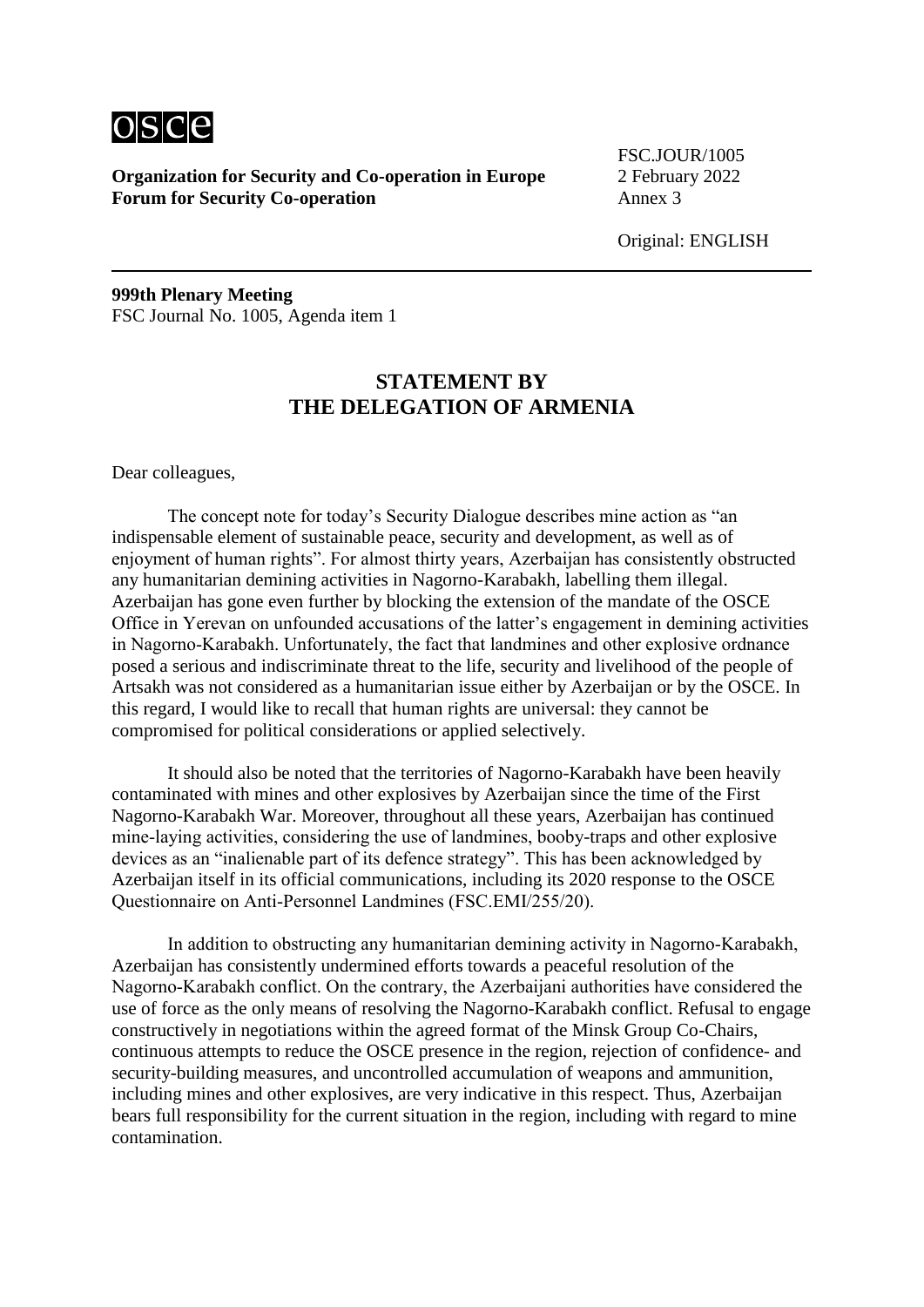After the end of hostilities in November 2020, Armenia provided Azerbaijan with all mine maps in its possession as a humanitarian gesture. Unfortunately, our efforts to bring stability to our region have not been reciprocated by Azerbaijan. I think you will agree that the incursion and continued illegal presence of Azerbaijan's armed forces in the sovereign territory of Armenia, the continued detention of Armenian prisoners of war and civilian hostages, the ongoing violations of the ceasefire and shelling of civilian settlements in Armenia and Artsakh, and the destruction and appropriation of Armenian cultural heritage cannot be regarded as indications of Azerbaijan's readiness to build trust and confidence.

#### Dear colleagues,

Allow me also to add a few words about the OSCE assistance mechanism and Azerbaijan's request for practical assistance in the field of explosive hazards risk reduction.

For many years, Azerbaijan has consistently obstructed co-operation between Armenia and the OSCE, also in the field of small arms and light weapons (SALW) and stockpiles of conventional ammunition (SCA), and has single-handedly blocked activities and projects with unfounded claims about their conflict-related nature. Back in 2015, the Republic of Armenia, in line with the OSCE Document on SCA, submitted a request to the OSCE for assistance in implementing a project in the field of SALW and SCA aimed at improving the safety standards of two SALW/SCA storage sites in the Republic of Armenia in accordance with OSCE best practices. The process was suspended due to the politicized and non-constructive position of the delegation of Azerbaijan, which repeatedly stated that Azerbaijan was not in a position to support any assistance project requested by Armenia (FSC.DEL/171/20). The unwillingness and failure of the Organization and its participating States to condemn such practices and denounce such irresponsible behaviour have already undermined the effectiveness of the OSCE in this field.

What we are witnessing today is an attempt by Azerbaijan to abuse the OSCE assistance mechanism for the sake of political manipulation and to share with the OSCE the burden of the consequences of its own deliberate actions and refusal of a peaceful settlement of the Nagorno-Karabakh conflict. Any conflict-related activity by the OSCE can be carried out only on an equal basis, with the involvement of all parties to the conflict, including Artsakh.

I request that this statement be attached to the journal of the day.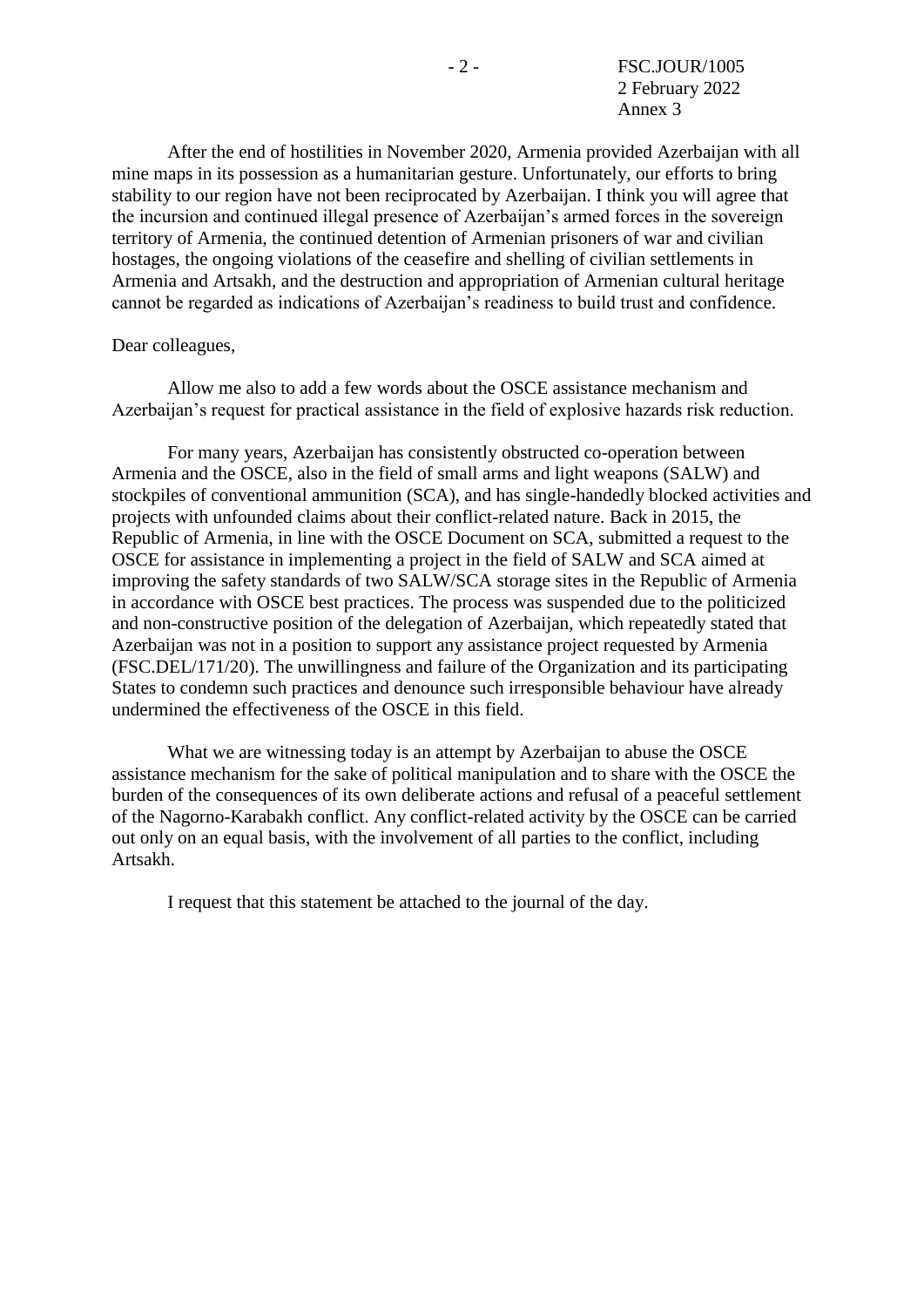

FSC.JOUR/1005

Original: ENGLISH

**999th Plenary Meeting** FSC Journal No. 1005, Agenda item 1

## **STATEMENT BY THE DELEGATION OF ARMENIA**

In exercising its right of reply to the delegation of Azerbaijan, the delegation of Armenia would like to stress the following.

Firstly, Armenia never denied the existence of landmine maps. What Armenia rejected was Azerbaijan's trade-off proposal, that is, the prisoners of war for the landmine maps.

Secondly, the references to the inaccuracy of the landmine maps just reflect another narrative invented by Azerbaijan to blame Armenia.

Thirdly, regarding the claim that Azerbaijan never blocked the Armenian project proposal in the field of small arms and light weapons and stockpiles of conventional ammunition, this is an open lie, as can be seen from the statement of the delegation of Azerbaijan of 9 September 2020 under the reference number FSC.DEL/171/20.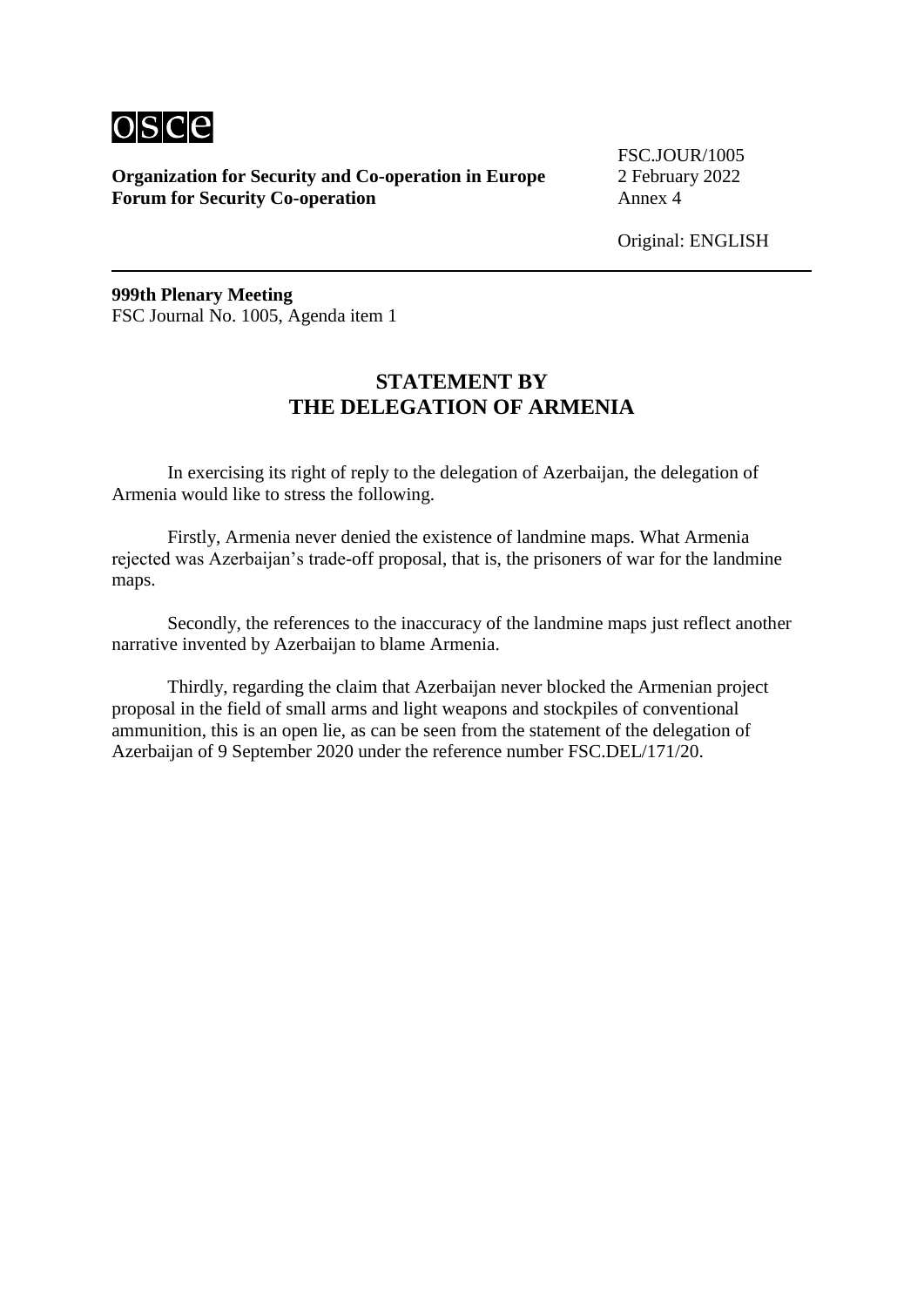

FSC.JOUR/1005

Original: ENGLISH

**999th Plenary Meeting** FSC Journal No. 1005, Agenda item 1

# **STATEMENT BY THE DELEGATION OF AZERBAIJAN**

Mr. Chairperson,

Similar to the previous Forum for Security Co-operation (FSC) meeting under the Chairmanship of Azerbaijan, it was not our intention to take the floor. But given Armenia's another misstatement, we are compelled to do so in our national capacity. We see that the delegation of Armenia has set a clear goal before itself – to disrupt the Chairmanship of Azerbaijan in the FSC. Needless to say that this is counterproductive and ill-suited to the purposes of this Forum.

Armenia is the sole country responsible for the current alarming situation in the liberated territories of Azerbaijan caused by mass contamination of these areas with landmines and unexploded ordnance. For three decades, during the occupation of these territories, Armenia has indiscriminately planted landmines therein and transformed them into one of the most contaminated areas in the world. Today, persistent mines planted by Armenia continue killing civilians, create additional obstacles for the return of internally displaced persons, seriously impede wide-ranging rehabilitation and reconstruction efforts and undermine the overall process of post-conflict normalization and reconciliation.

Since the conflict came to an end in November 2020, Armenia first rejected having any maps of the minefields calling it a "fake agenda", then refused to hand over these maps, but ultimately had to release them in a piecemeal fashion due to international pressure. Making matters worse, once examined by field specialists, it turned out that the submitted information was incomplete covering only a part of the liberated territories, a significant part of the maps was unreliable, while others contained no information pertinent to demining. Therefore, Armenia should be held to account for refusing to hand over complete and accurate information about the minefields, share the burden of demining costs and co-operate on providing assistance to the victims.

Azerbaijan's practical assistance request, referred to by the Armenian delegation, should be viewed in this context as well. Firstly, the request is made in full compliance with our shared commitments in the field of small arms and light weapons and stockpiles of conventional ammunition. Secondly and most importantly, assistance is requested to implement the project on Azerbaijan's sovereign internationally recognized territories, which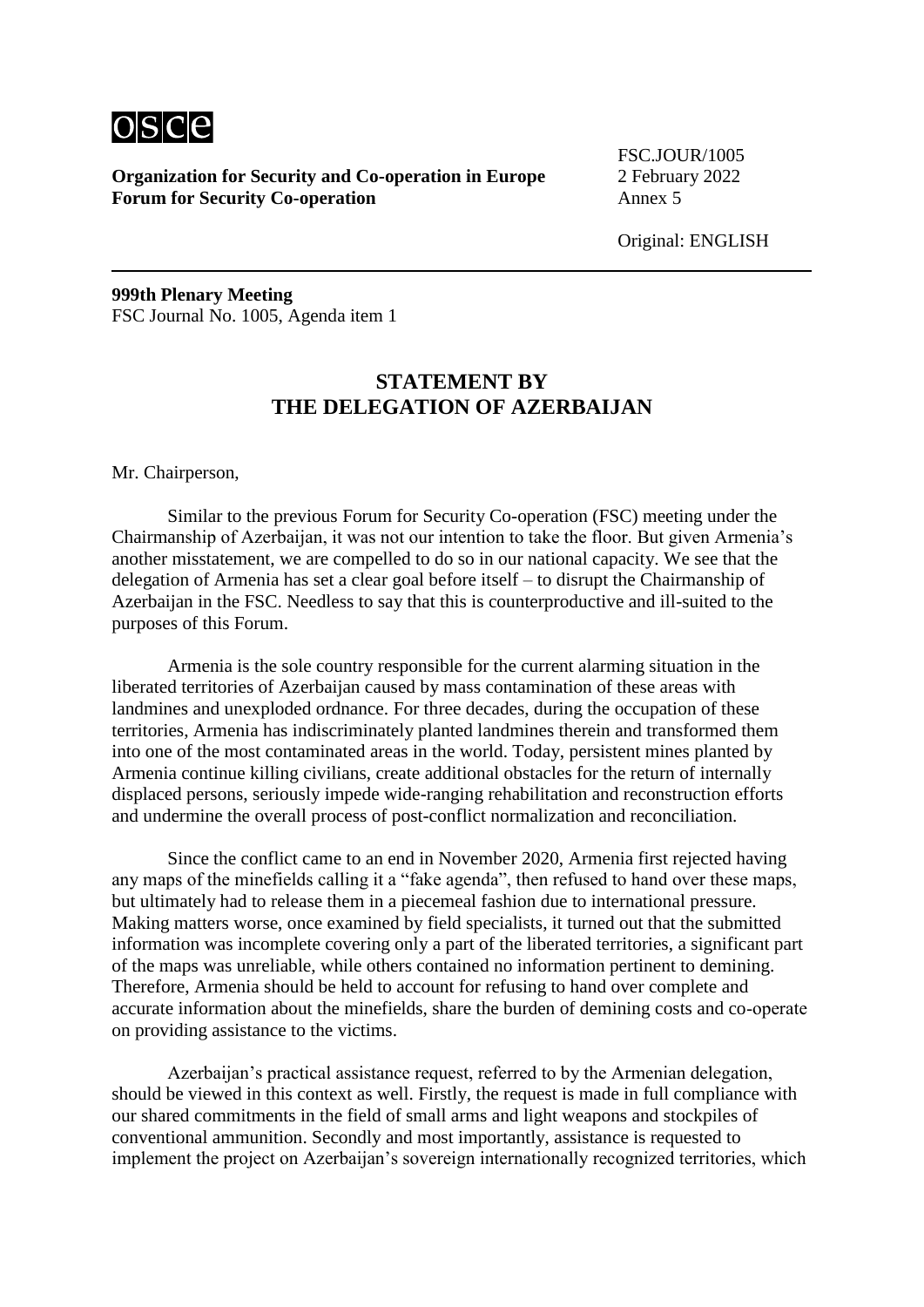were under Armenian occupation for nearly three decades and which are currently in a dire need for post-conflict rehabilitation, of which humanitarian demining is an essential part. This is the bottom line and the main difference from illegal activities which were pursued by Armenia in the formerly occupied territories of Azerbaijan.

The least Armenia could do to somehow rectify its aforementioned internationally wrongful acts is not to impede but facilitate the realization of the assistance project requested by Azerbaijan.

Since Armenia also raised the issue of its assistance request, let me remind the Forum that Azerbaijan has never blocked it. Proceeding from our well-known legitimate security concerns, we demanded that all procedures are duly fulfilled, and transparency and accountability related to the project are ensured in line with the relevant OSCE documents.

Lastly, a few words on the Ottawa Convention. Azerbaijan supports the philosophy, purposes and objectives of the Ottawa Convention and continues to make contributions to the implementation of the Convention's goals. Azerbaijan provided transparency reports under Article 7 of the Convention and will submit a new report in the coming time. Moreover, Azerbaijan has also consistently voted in favour of resolutions on the implementation of the Ottawa Convention at the UN General Assembly. Whereas, Armenia's continued destructive policy and posture go against the Ottawa Convention's philosophy and objectives and create practical difficulties in the region.

I request that this statement be attached to the journal of the day.

Thank you, Mr. Chairperson.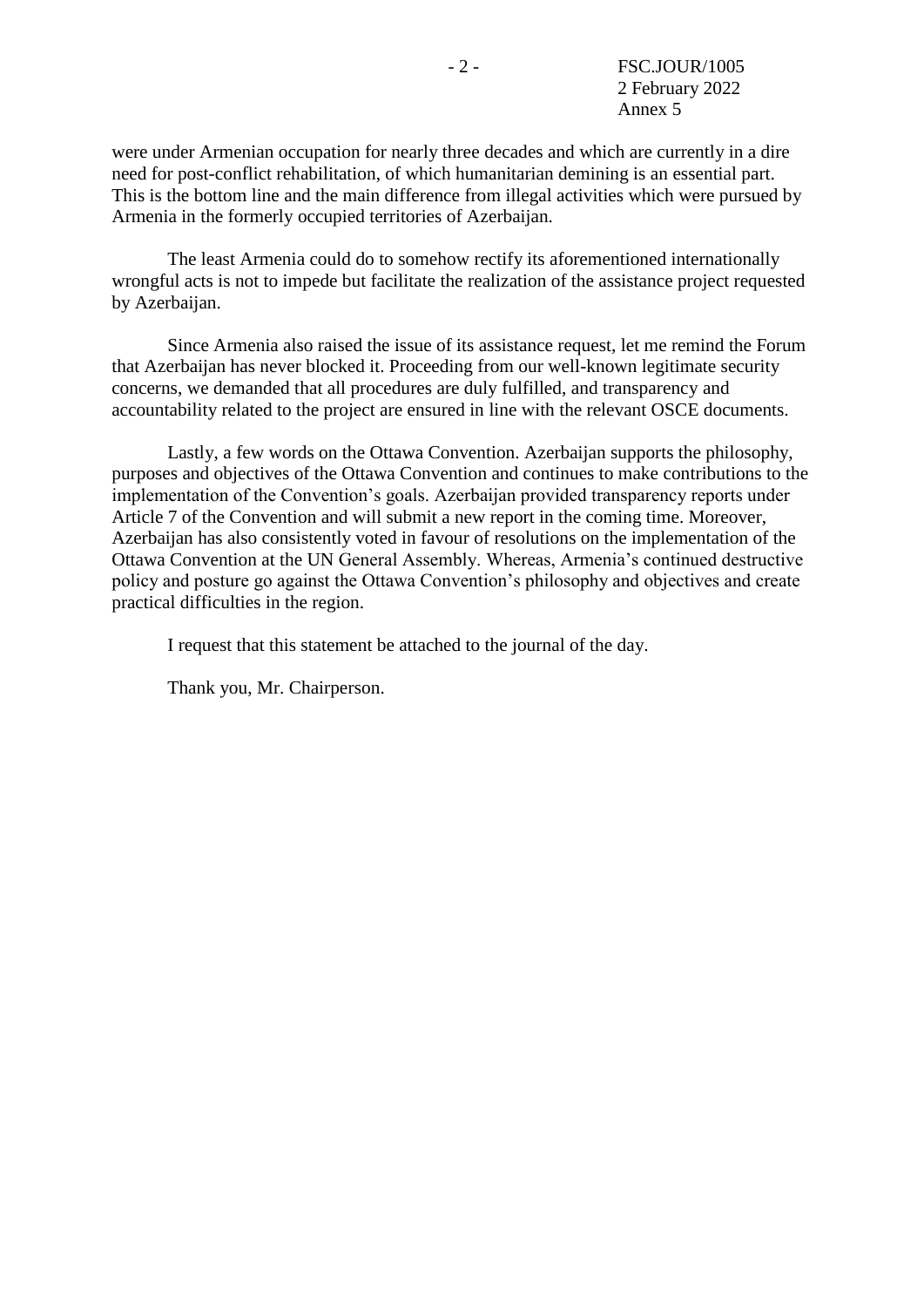

FSC.JOUR/1005

ENGLISH Original: RUSSIAN

**999th Plenary Meeting** FSC Journal No. 1005, Agenda item 2

### **STATEMENT BY THE DELEGATION OF THE RUSSIAN FEDERATION**

Mr. Chairperson,

Time and time again, I have tried to refrain from responding to the false and malicious rhetoric of the Ukrainians and their Western masters, but today I cannot keep silent. Normal people are extremely puzzled by the level of hysteria whipped up by Western politicians, diplomats and journalists about an alleged "imminent Russian invasion of Ukraine".

Esteemed colleagues, take pity on the Ukrainian people and their President. These unfortunate people already live as in George Orwell's *1984*: under the "constant threat of war with their neighbours", which the Ukrainian Government uses to justify a most difficult internal political and economic situation, and a civil war that has already gone on for eight years. It is time to stop using Ukraine so cynically and blatantly against Russia, what is more at the cost even of intimidating the Ukrainian regime itself. Why all these evacuations of diplomatic missions from Kyiv and other cities? President Zelenskyy went as far as having to contradict himself during a press conference on 28 January, stating that the situation at the border was "no worse than before".

Diplomats from some Western countries are being evacuated. This is surprising not only to Russia but also to the Ukrainian leadership. What are they threatened by? They say "a possible attack by Russia". They refer to the supposed build-up of Russian and Belarusian armed forces on Ukraine's borders. They are not embarrassed in the least by the fact that our countries can conduct exercises on their territories at any place and at any time. We have had the courtesy to inform our partners here at the Forum recently on a voluntary basis about the inspection of the Union State's response forces.

In fact, with this misinformation, the Anglo-Saxons continue to actively "pump" Ukraine with lethal weapons and provide financial and material support to the regime, with no concern for what is happening in Ukraine and the number of lives that the eight-year conflict in Donbas has already claimed and may continue to do.

It has long been obvious to all that the West is cynically using our Ukrainian neighbour as yet another tool to contain and exert pressure on Russia. It is only surprising